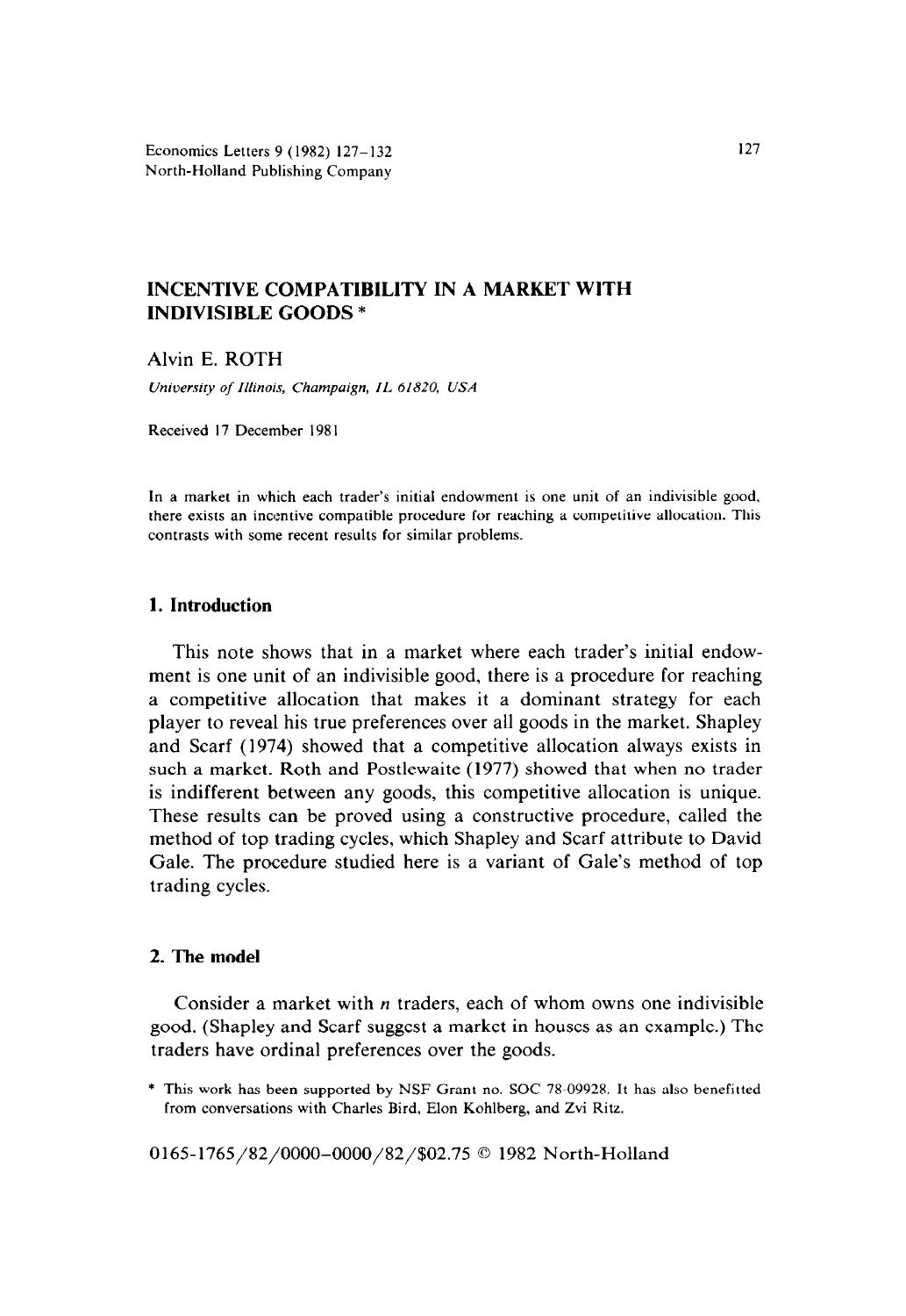Let the initial endowment be  $w = (w_1, ..., w_n)$ , where w<sub>i</sub> is the good brought to market by the ith trader. Denote the ith trader's transitive preference relation by  $R_i$ , where  $w_i R_i w_k$  means trader *i* likes  $w_i$ , at least as well as  $w_k$ . If  $w_i R_i w_k$  but not  $w_k R_i w_i$ , trader *i* strictly prefers  $w_i$  to  $w_k$ ; denote this by  $w_i P_i w_k$ .

An allocation is any permutation of the initial endowment w. The set of allocations represents the set of all trades which result in each trader having possession of exactly one item. An allocation will sometimes be denoted as a vector  $x = (x_1, \ldots, x_n)$ , where the  $x_i$  can be mapped by some one-to-one mapping into the corresponding  $w_i$ .

#### 3. The **procedure**

Since players may report indifference as well as strict preference between goods, the allocation procedure will employ an arbitrary, but fixed, method of resolving ties. The discussion will proceed as if each trader *i* reported a strict preference relation *P,* reflecting no indifference: this may be thought of as the strict order which results after any indifferences reported by *i* are resolved (e.g., ties might be broken by alphabetical order).

Let N be the index set of all traders and goods, and  $P = (P_1, \ldots, P_n)$ be a strict preference for each trader. For any subset  $N'$  of  $N$ , define the directed graph  $G'(P) = (N', A(N', P))$  whose nodes are N' and whose (directed) arcs  $A(N', P)$  consist of the elements  $(i, j)$  such that i, j are in N' and trader *i* prefers  $w_i$  to all other  $w_k$  with *k* in N', i.e.,  $w_i P_i w_k$  for all  $k \neq i$  in N'. The graph  $G'$  is the graph on N' which results when each trader in  $N'$  points to his favorite good in  $N'$ . A cycle is a sequence of nodes  $S=(n_1,n_2, ..., n_k =n_0)$  for which  $(n_q,n_{q+1})$  is an arc of the graph for  $q=0, \ldots, k$ . A cycle may contain only a single node, when some trader *i* prefers  $w_i$  to all other goods on the market N'. The *trade corresponding to a cycle S* is defined to be the trade which gives trader  $n_a$ the initial endowment of  $n_{q+1}$  for  $q = 0, \ldots, k$ . For any preference profile  $P=(P_1, \ldots, P_n)$ , the top trading cycle procedure can now be described as follows:

- 1 (a) At time  $t = 1$ , each trader *i* points to his most preferred  $w_i$ , resulting in the graph  $G_1(P) = (N_1, A(N_1, P))$ , with  $N_1 = N$ .
	- (b) In each cycle of  $G_1(P)$  the corresponding trade is performed: the members of each cycle (traders and their endowments) are then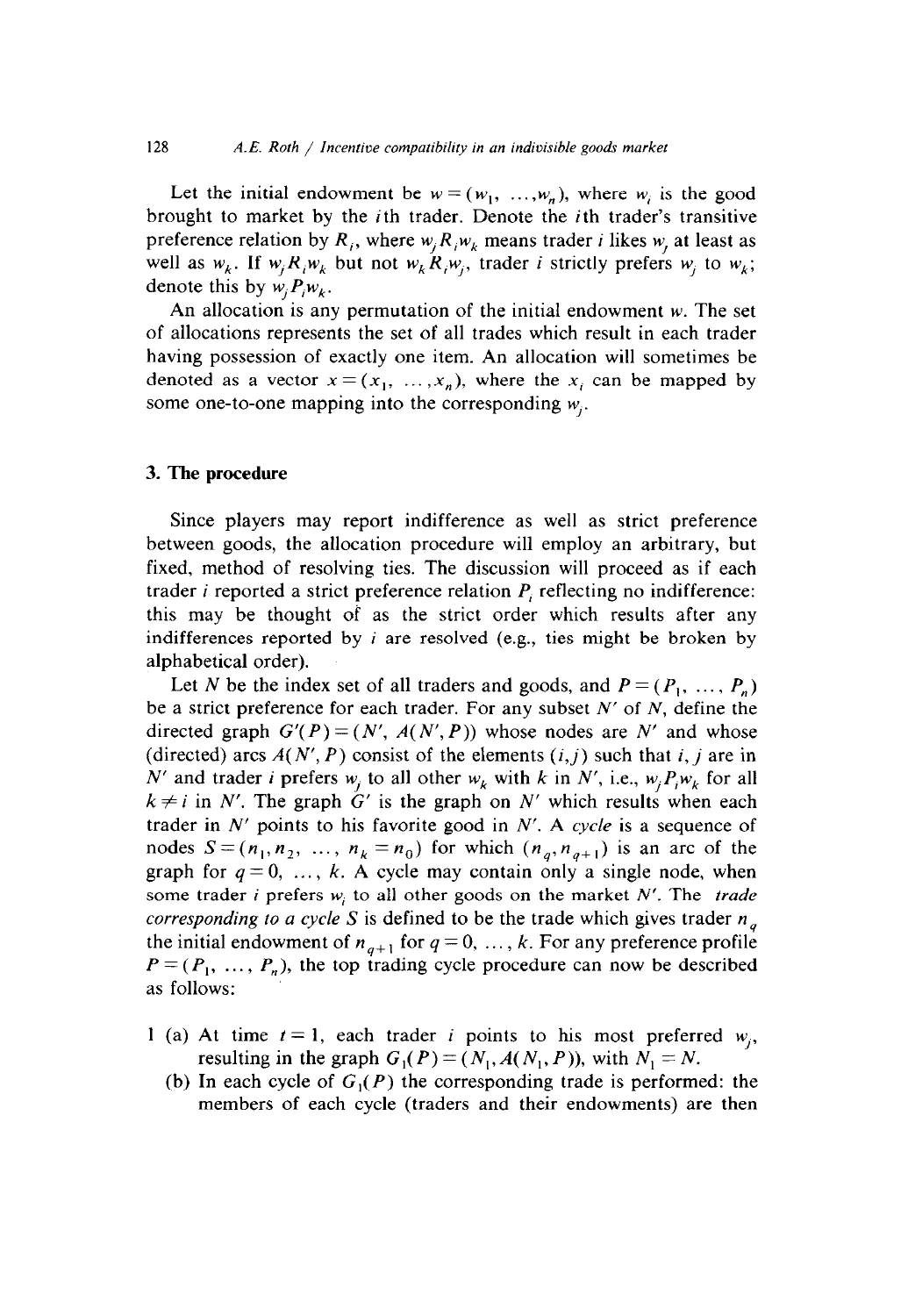removed from the market. If any traders remain in the market, the procedure goes on to the next step.

- k (a) At time  $t = k$ , each trader *i* remaining in the market (after cycles have been removed from  $G_{k-1}$ ) points to his most preferred w<sub>i</sub> remaining in the market, resulting in the graph  $G_{\nu}(P) =$  $(N_k, A(N_k, P)).$ 
	- (b) In each cycle of  $G_k(P)$  the corresponding trade is performed, and the members of each cycle are removed from the market. The procedure goes on to step  $k + 1$  if any traders remain in the market, otherwise it terminates.

This procedure terminates in at most  $n$  steps, since the finiteness of  $N$ implies that at least one cycle forms at each step. The resulting allocation is the one in which each trader receives the good assigned to him by the trade corresponding to the cycle which removed him from the market. To see that this allocation is competitive, let all goods which left the market at step *k* have the same price, and let the prices of goods from different steps be higher for goods leaving earlier. Any such prices are competitive, since players find the most preferred good in their budget set in the cycle in which they were removed from the market. The main result of this paper can now be formally stated.

*Theorem. In the procedure described above, it is a dominant strategy for each player to reveal his true preferences.* 

### *4.* **Proofs**

In what follows, let  $P = (P_1, \ldots, P_n)$  be some fixed preference profile, in which any indifferences reported by the traders have been resolved by some fixed tie-breaking procedure. The specific realization of the top trading cycle procedure when *P* reflects the reported preferences will be denoted  $T(P)$ , the grapth at the k th stage of  $T(P)$  will be  $G_k(P)$ , and the resulting allocation will be  $t(P)$ . Let  $P'$  be a preference profile which differs from *P* only in the report of a single (fixed) trader *i,* who reports *P,'* instead of *P,.* To prove the theorem, it will be sufficient to show that if  $x = t(P)$  and  $y = t(P')$ , then no  $P'_i$  exists for which  $y_i P_i x_i$ ; that is, if  $P_i$  is trader *i 's* true preference, he cannot get a preferred outcome by reporting *P,'* instead of *P,.*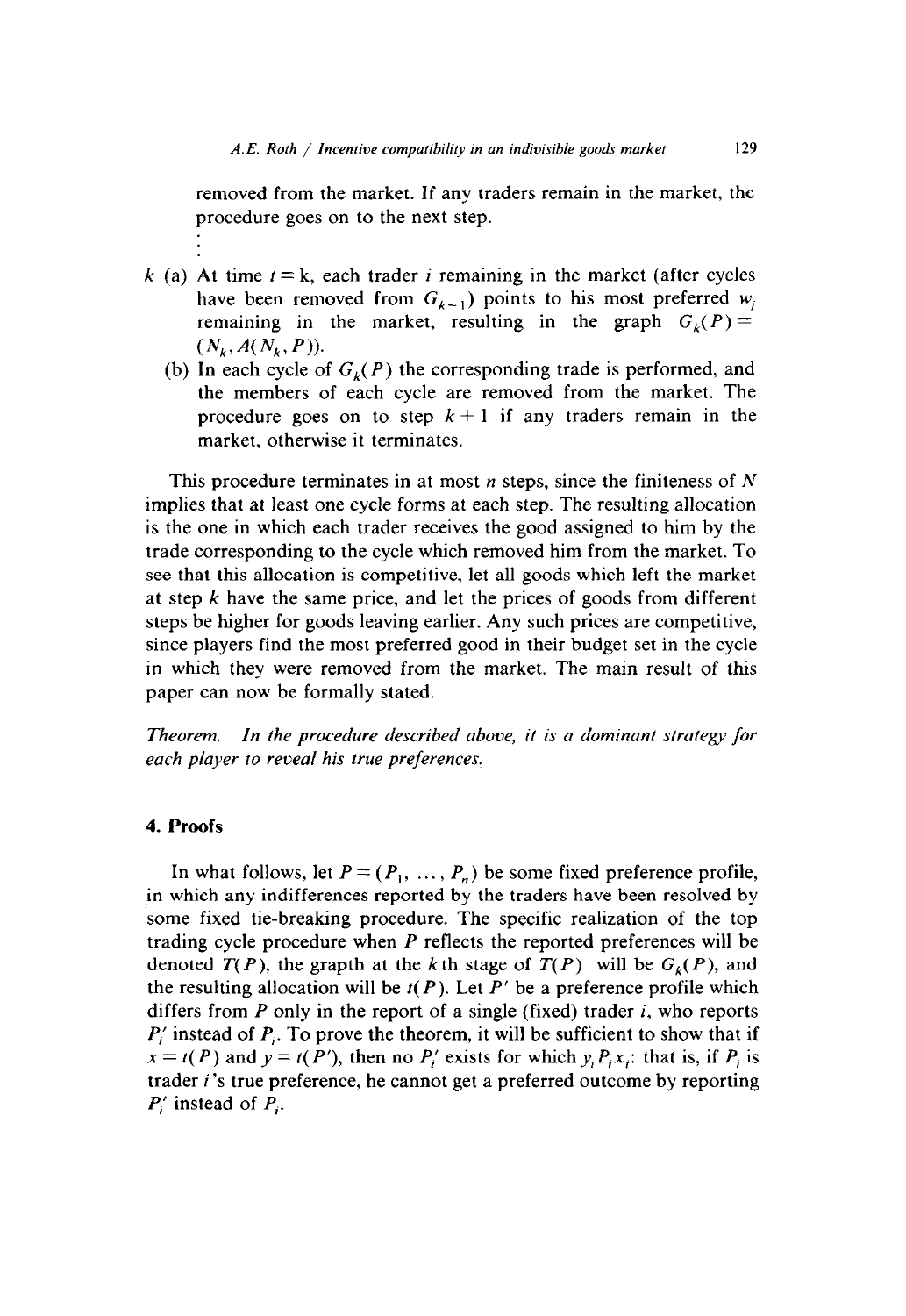*Lemma 1.* If  $S = (n_1, n_2, ..., n_m)$  is a chain in  $G_k(P)$  [i.e., if  $(n_a, n_{a+1})$  is *an arc of*  $G_k(P)$  *for*  $q = 1, ..., m - 1$  *and if*  $r > k$ *, then S is a chain in*  $G_r(P)$  if and only if  $n_m$  is a node of  $G_r(P)$ .

*Proof.* The proof by induction follows immediately from the observation that if  $(n_{m-1}, n_m)$  is an arc of  $G_k(P)$  then it is an arc of  $G_r(P)$  if and only if  $n_m$  is a node of  $G_r(P)$ .

*Lemma 2. Let P and P' be as above, and let k and k' be the periods at*  which trader *i* is removed from the market in  $T(P)$  and  $T(P')$ , respectively. *Then the graphs*  $G_i(P)$  *and*  $G_i(P')$  *have the same cycles for*  $1 \le i \le n$  $\min\{k, k'\} - 1$ , and the same nodes for  $1 \leq l \leq \min\{k, k'\}.$ 

*Proof. N* is the set of nodes for both  $G_1(P)$  and  $G_1(P')$ . Since these two graphs differ only in the arc emanating from node *i,* they have the same cycles if  $\min\{k, k'\} > 1$ . In this case  $G_2(P)$  has the same set of nodes as  $G<sub>2</sub>(P')$  and the lemma follows by induction.

*Lemma 3. Let P" be a preference profile which differs from P' only in the report of trader i, where P'' is any preference such that*  $y_i P''_i y_j$  *for all*  $j \neq i$ *. Then if*  $z = t(P'')$ *,*  $z_i = y_i$ *.* 

*Proof.* Let  $k'$  be the period of  $T(P')$  at which *i* and  $y_i$  are removed from the market, and let  $w_i = y_i$ ; i.e.,  $y_i$  is the initial endowment of trader j. Lemma 2 implies that, if *i* is still on the market at period  $k'$  of  $T(P'')$ , then  $G_{k'}(P') = G_{k'}(P'')$ , since both graphs contain the arc *(i,j)*. In this case, therefore, *i* is matched with  $y_i$  at step  $k'$  of  $T(P'')$ , so  $z_i = y_i$ . But Lemmas 1 and 2 also imply that  $y_i$  cannot be removed from the market prior to trader *i*, so *i* must be assigned  $y_i$  on or before period  $k'$  of  $T(P'')$ .

*Proof of the Theorem.* Let *P* and *P'* be as above, with  $x = t(P)$ .  $y = t(P')$ , and  $y_i = w_i$ . Let *k* and *k'* be the periods of  $T(P)$  and  $T(P')$ . respectively, at which trader *i* is removed from the market. We will assume that either  $y_i P_i x_i$  or  $y_i = x_i$ , and then show that  $y_i = x_i$ . Lemma 3 implies it is sufficient to consider a preference  $P_i'$  that ranks  $y_i$  first: i.e., we can assume  $y_i P'_i y_j$  for all  $j \neq i$ . If  $k' \geq k$ , then, by Lemma 2,  $G_i(P)$  and  $G_i(P')$  have the same nodes for  $1 \le i \le k$ . If  $y_i P_i x_i$ , Lemma 1 implies that the arc emanating from *i* in  $G_k(P)$  could not terminate in the node corresponding to  $x_i$ , since j, the node corresponding to  $y_i$ , is one of the nodes of  $G_k(P)$ . Therefore  $y_i = x_i$  [and  $k' \ge k$  implies  $G_k(P') = G_k(P)$ , so  $k'=k$ ].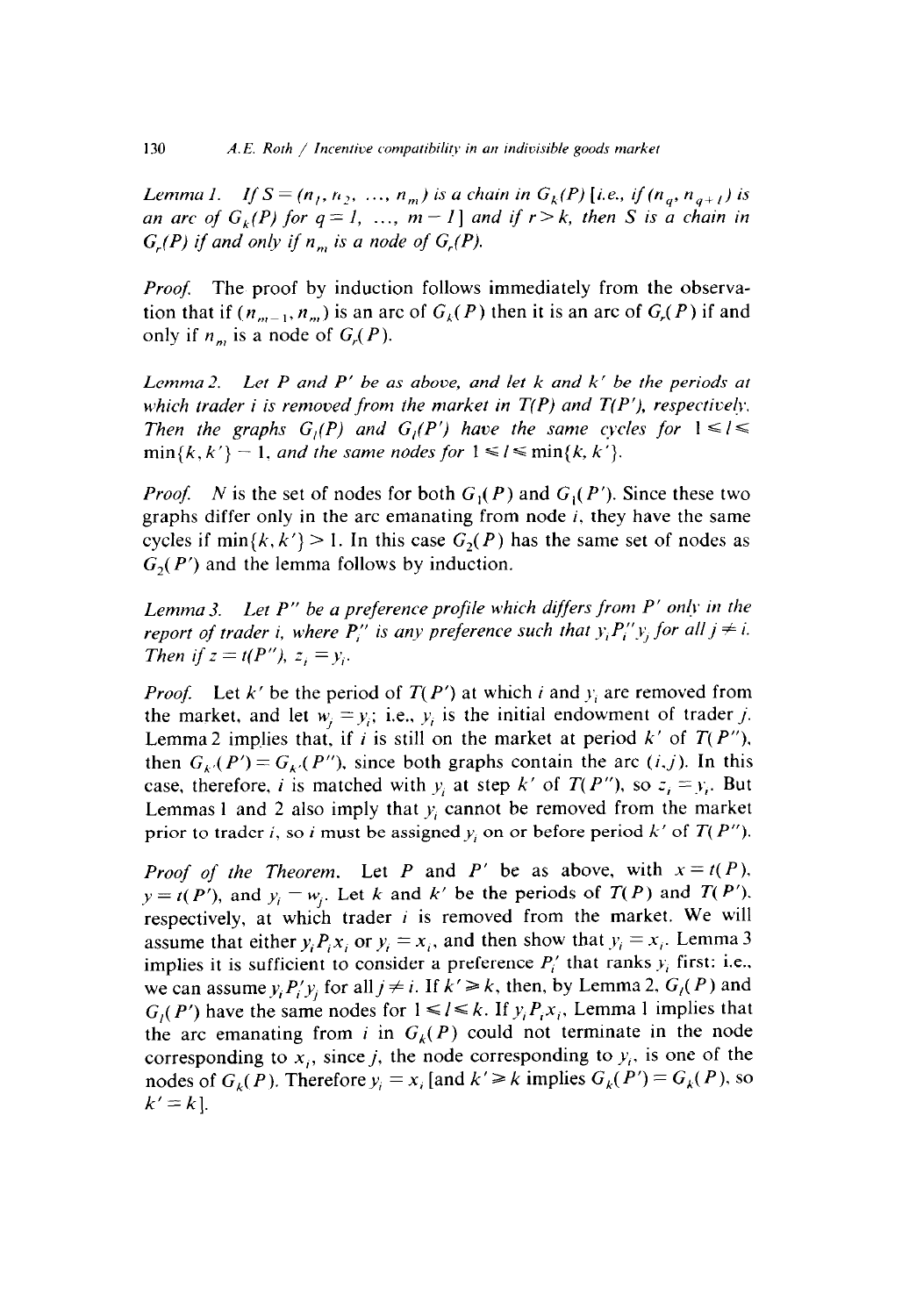Thus  $k' \le k$ , and so  $G_i(P)$  and  $G_i(P')$  have the same nodes for  $1 \leq l \leq k'$ . Let  $S = (j = n_1, n_2, ..., n_m = i)$  be the cycle that forms at step  $k'$  of  $T(P')$ . Except possibly for the arc  $(i, j)$  all the other arcs of S are contained in  $G_k(P)$  as well as  $G_k(P')$ , since *P* and *P'* differ only in the i th component. So S forms a chain in  $G_k(P)$ , and, by Lemma 1, S is also a chain in  $G_k(P)$ . Once again, if  $y_i P_i x_i$ , then Lemma 1 implies the arc emanating from i could not terminate at the node corresponding to  $x_i$ , since *j* is a node of  $G_k(P)$ . So  $y_i = x_i$ .

#### 5. **Concluding remarks**

Since the competitive allocation is in the core of the market considered here, we can compare the above theorem with results concerning incentive compatible procedures for reaching the core in similar problems whose outcomes also consist of permutations of the set of agents. One such problem is the matching, or 'marriage' problem, considered by Gale and Shapley (1962), which involves two disjoint sets of agents, each having preferences over the opposite set, in which outcomes match agents from one set with agents from the other. In the context of the 'market for houses' considered here, matching can be thought of as a restriction to bilateral trades: if trader i is assigned  $w_i$ , then j must be assigned  $w_i$ .

Roth (1982) shows that no incentive compatible procedure exists for reaching a point in the (always non-empty) core of the matching problem, but that procedures for reaching the core do exist which give all the agents in one of the two sets the incentive to correctly reveal their preferences. Ritz (1982) shows this latter result continues to hold for substantially generalized versions of the matching problem.

Intermediate between the housing market and the matching problem is the 'roommate problem', in which there is only one set of agents, each of whom has preferences over the rest. Outcomes match agents bilaterally. In this problem, the core need not even be non-empty.

So the matching problem, which has two sets of agents and bilateral trades, has a non-empty core which cannot be reached by any incentive compatible procedure. Relaxing the constraint that agents from one set must be matched with agents from the other yields the roommate problem, in which the core can be empty. Additionally relaxing the constraint that trades must be bilateral yields the housing market studied here, in which the core is non-empty and can be reached by an incentive compatible procedure. It might be tempting to try to draw an analogy